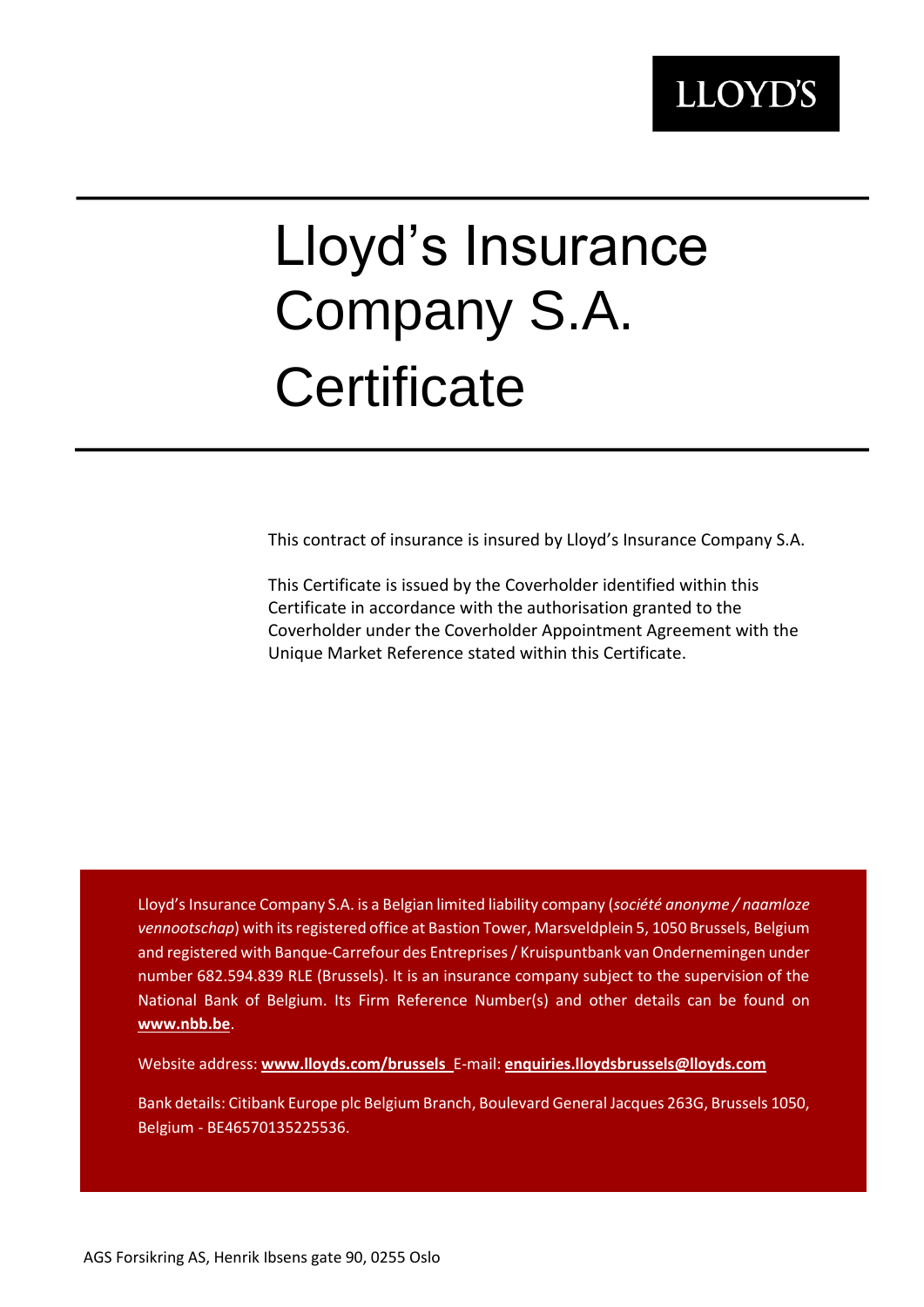

**Norges luftsportforbund (NLF)** v/Fallskjermseksjonen Møllergata 39 N – 0179 OSLO

Oslo, 01.11.2021

### **Insurance Certificate Risk details Personal Liability Insurance as Skydiver**

**Insurance No** : AEGISG200008

**Unique Market Reference:** B601322N37161AAXX

Following insurance benefits are agreed to be covered in according to this Certificate and Terms and Conditions dated 1<sup>st</sup> Januar 2020

| Insured:                    | Norges luftsportforbund (NLF) Norwegian Airsport Federation                                                                                  |  |
|-----------------------------|----------------------------------------------------------------------------------------------------------------------------------------------|--|
| Insured person:             | Approved foreign parachute jumper paying correct Liability premium to<br><b>NLF</b>                                                          |  |
| <b>Period of insurance:</b> | Valid Insurance period is from full payment of the premium as follows;<br>NOK 450, - 30 days period from payment by athletes to the club     |  |
|                             | The Athletes payment to the club must be within the period of between<br>01.01.2022 - 31.12.2022.                                            |  |
| Insurance applies:          | Organized skydiving, meaning skydiving conducted under the guidance of<br>club, section and federation.                                      |  |
| <b>Geographical Scope:</b>  | <b>Norway</b>                                                                                                                                |  |
|                             | The Insurance must be pre-paid to the Skydiver club before being valid.<br>All accidents prior to payment time to the Club will be declined. |  |

| Insurance table of benefits - Liability / Third Party |                                                                             |                            |  |  |
|-------------------------------------------------------|-----------------------------------------------------------------------------|----------------------------|--|--|
|                                                       | <b>Insurance Benefits:</b>                                                  | <b>Liability insurance</b> |  |  |
|                                                       | Liability in respect of third party as Parachute jumper / athlete           | NOK 15,000,000             |  |  |
|                                                       | Insurance Premium payable to AGS Insurance (Collected by the skydiver club) | NOK as per above           |  |  |

The deductible is NOK 7500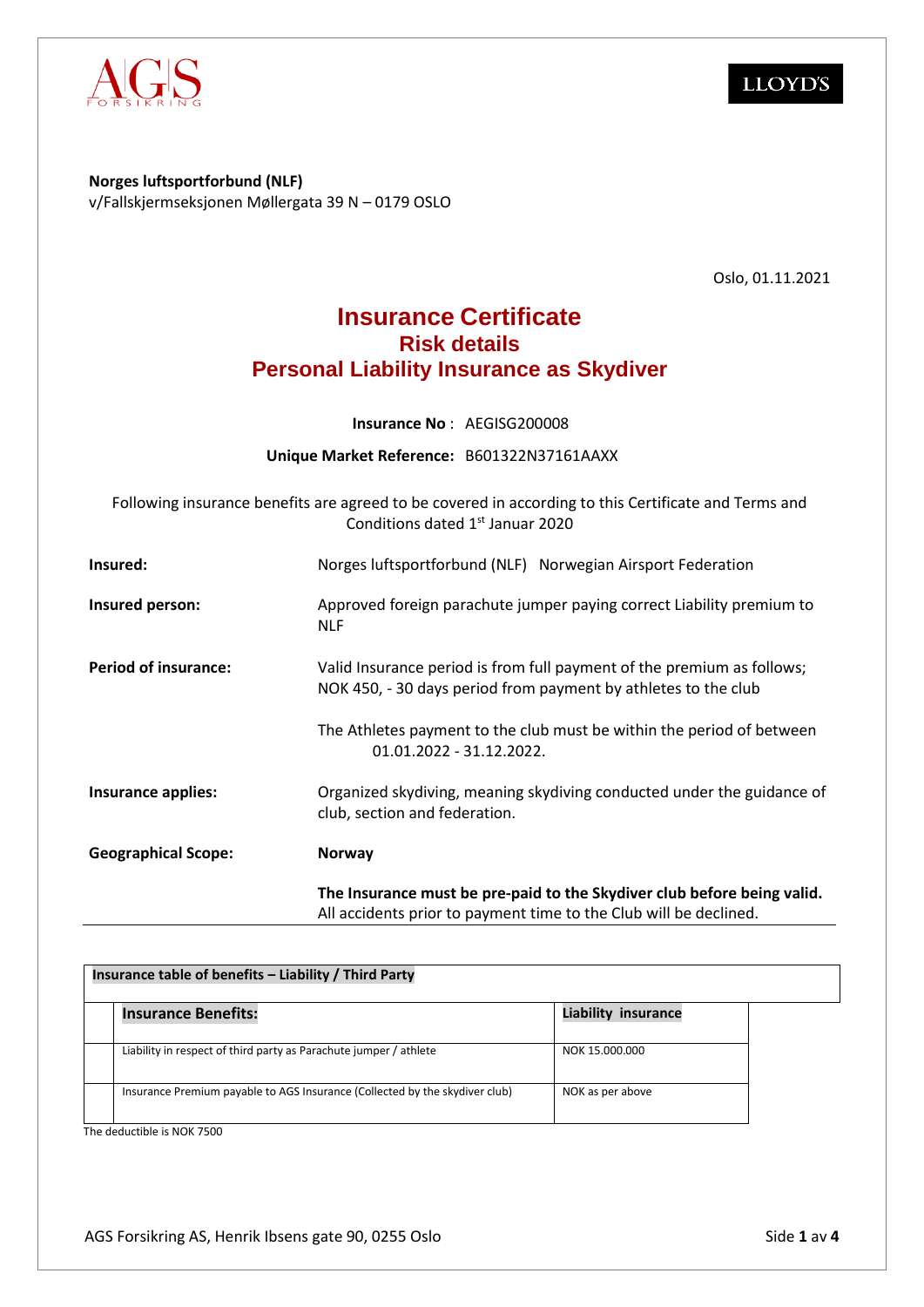

| <b>The Insurance Terms</b><br>and Conditions: | The insurance agreement consists of this Insurance Certificate, Terms of 1 <sup>st</sup> January 2020,<br>Insurance Contracts Act (ICA) of 16.6.1989 and other laws and regulations. The text in the<br>Insurance Certificate prevails over the Terms of Insurance and the Terms of Insurance<br>prevail over waived legislations. No return premium nor automatic renewal applies ICA §<br>12-7, 2 <sup>nd</sup> paragraph. The Norwegian Insurance Certificate prevails this certificate                                               |
|-----------------------------------------------|------------------------------------------------------------------------------------------------------------------------------------------------------------------------------------------------------------------------------------------------------------------------------------------------------------------------------------------------------------------------------------------------------------------------------------------------------------------------------------------------------------------------------------------|
| Electronic<br>communications:                 | A prerequisite for this Insurance Agreement is that all communication can take place<br>electronically, including Insurance Certificate and Claim Notification, Ref FAL § 20-1. All<br>required information concerning this Agreement shall appear on the Policyholder's<br>website including electronic claim notification form.                                                                                                                                                                                                        |
| <b>Safety Regulations:</b>                    | Lack of compliance with safety regulations can lead to wholly or partially reduction of<br>compensation.                                                                                                                                                                                                                                                                                                                                                                                                                                 |
|                                               | The Insured Person (member) is sole responsible for correct Premium (above) is fully paid<br>to Insured (NLF) for the Cover of Benefits to apply before an accident(s).                                                                                                                                                                                                                                                                                                                                                                  |
|                                               | All treatment must be approved in advance by the insurance company. If treatment is<br>not pre-approved the insured must expect to pay the expenses.                                                                                                                                                                                                                                                                                                                                                                                     |
|                                               | The insured must be registered in the Policyholder's registry and between age of 16 -70<br>years. Members being 16-70 years starting course or start renewal of membership<br>Licence to jump must show health certificate to NLF before this Insurance is valid.<br>Athletes and students under age of 18 must have both parents /guardians permission to<br>participate on courses, try-day or tandem flying. In cases where the Norwegian Aviation<br>authority accept lower age limit than 16 years then insurance applies for them. |
|                                               | The insured is imposed to follow the Policyholder's routines - procedures in the practice<br>of training or competition. Violation of these may result in loss or reduced compensation.                                                                                                                                                                                                                                                                                                                                                  |
|                                               | The European health insurance card shall be brought and presented when injured in<br>connection with travel and accommodation within the EEA area so that the cardholder<br>has the right to the health care that is required during the stay in another EEA country.<br>The coverage by the European health insurance card is provided by the rules of the<br>country of residence. Contact www.helfo.no for issuance of the card.                                                                                                      |
| <b>Insurance Company:</b>                     | This contract of insurance is insured by Lloyds Insurance Company S.A. Bastion Tower. For<br>more information about insurer and contact details see last page.                                                                                                                                                                                                                                                                                                                                                                           |
| <b>Notification of</b><br>claim:              | Electronic claim notification form on the Policyholder's website shall apply<br>(https://agsasa.com/nlf-f                                                                                                                                                                                                                                                                                                                                                                                                                                |
|                                               | Neither the Insurer nor AGS are legally bound by any statement(s), agreement(s) or like<br>given by Insured or Insured Person. Insurance All costs should be approved in advance by<br>the insurance company otherwise it may be rejected at insurers discretion.<br>Emergency phone outside normal office hours: +47 48 40 41 00.                                                                                                                                                                                                       |
| Claim report time-<br>limit:                  | The policy holder loses the right to compensation if the claim is not notified to the<br>Company within 1 year after the policy holder ascertained the conditions justifying it, cf. §<br>18-5 of the Insurance Contracts Act (ICA).                                                                                                                                                                                                                                                                                                     |
| <b>Appeals Board:</b>                         | If the insured or the insurer requires it, each party may require treatment by the Appeals<br>Board of Finance (Finansklagenemnda), cf. § 20-1 of the Insurance Contracts Act (ICA).                                                                                                                                                                                                                                                                                                                                                     |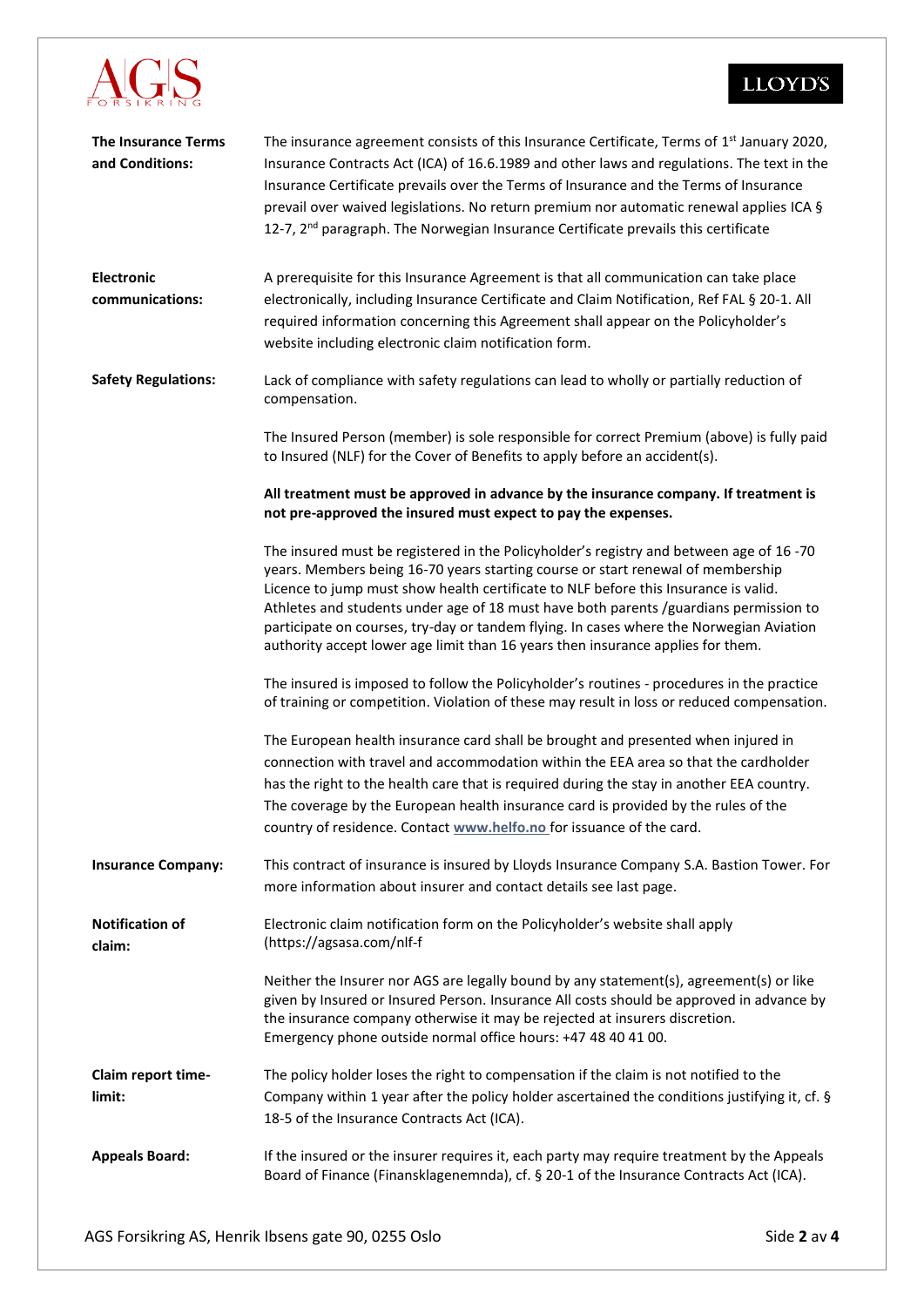

Any complaint should be addressed to:

AGS Forsikring AS, Henrik Ibsens gate 90, 0255 Oslo, Tel: 48 40 41 00

Email:lpm@agsforsikring.no

Your complaint will be acknowledged, in writing, promptly.

A decision on your complaint will be provided to you, in writing, within 8 (eight) weeks of the complaint being received.

Should you remain dissatisfied with the final response or if you have not received a final response within 8 (eight) weeks of the complaint being received, or at any time after you have made the complaint to the party named above, you may be eligible to refer your complaint to the Complaints Board for Consumers in Banking and Finance Matters. The contact details are as follows:

Complaints Board for Consumers in Banking and Finance Matters (FinKN)

Postboks 53 Skøyen, 0212 Oslo, Norway

Tel: +47 23 13 19 60 /Fax: +47 23 13 19 70 / E-mail: **[post@finkn.no](mailto:post@finkn.no)**

Website: www.finkn.no/English

If you have purchased your contract online you may also make a complaint via the EU's online dispute resolution (ODR) platform. The website for the ODR platform is **[www.ec.europa.eu/odr](http://www.ec.europa.eu/odr)**.

The complaints handling arrangements above are without prejudice to your right to commence a legal action or an alternative dispute resolution proceeding in accordance with your contractual rights.

**European Service of Suit and Jurisdiction:** It is agreed that this Insurance shall be governed exclusively by the laws of Norway and any disputes arising under, out of or in connection with this Insurance shall be exclusively subject to the jurisdiction of any competent court in Norway.

> The Underwriters hereon agree that all summonses, notices or processes requiring to be served upon them for the purpose of instituting any legal proceedings against them in connection with this Insurance shall be properly served if addressed to them and delivered to them care of

Lloyd's General Representative for Norway: adv. firma Sverdrup DA v/ adv Espen Komnæs Postboks 1865 Vika N-0124 Oslo

Telefon 95 25 79 65 / Email: [espen.komnaes@lloyds.com](mailto:espen.komnaes@lloyds.com)